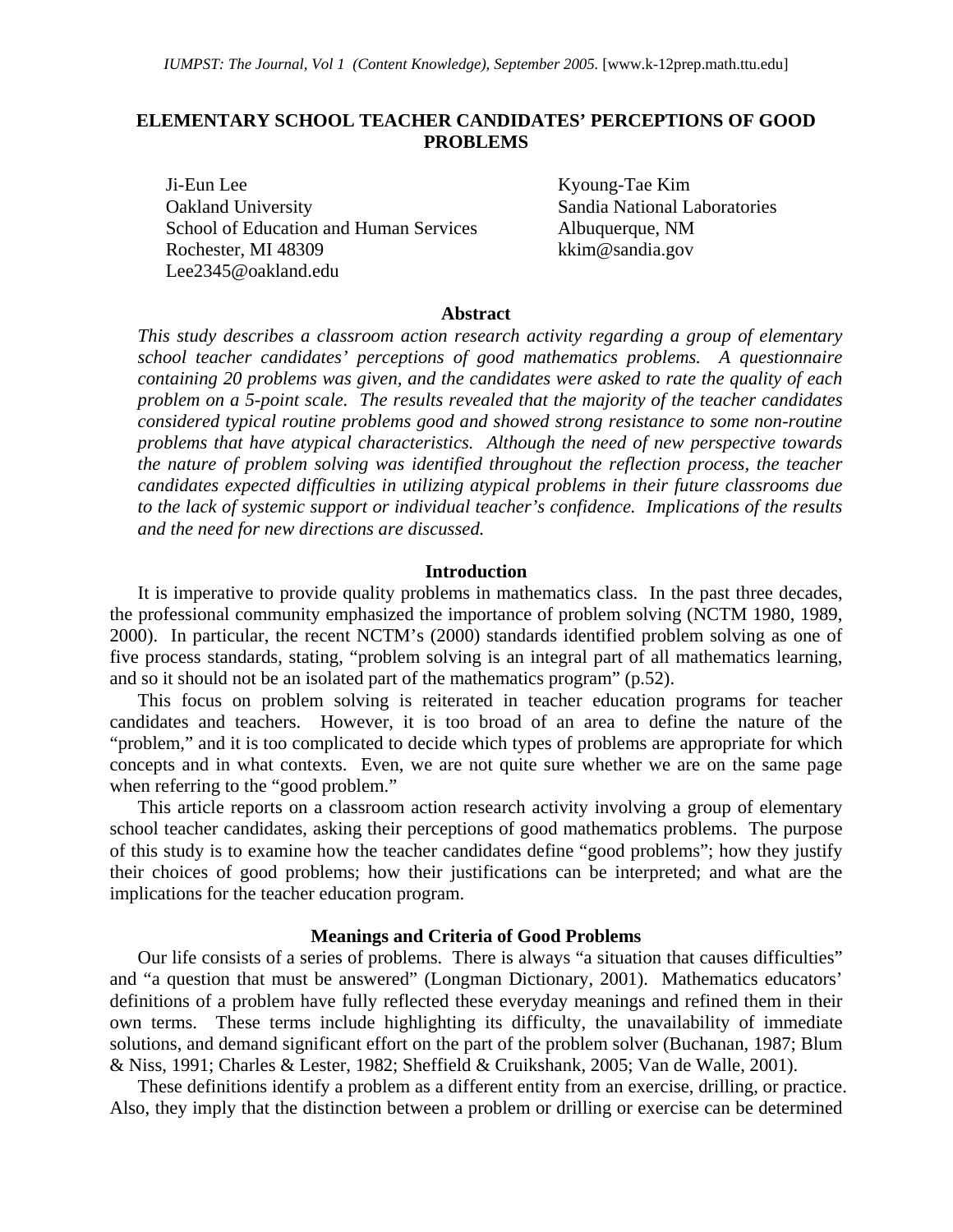by the individual solvers' previous knowledge and experiences. For instance, it is a challenging *problem* to find the product of 25 and 32 for the student who has just learned the concept of multiplication. However, it is not a problem anymore for students who have already mastered the multiplication algorithm.

Based on this definition of a problem, leading educators have suggested some guidelines for selecting appropriate problems for the problem solving instruction (e.g., Cathcart, Pothier, Vance, & Bezuk, 2000; Hyde & Hyde, 1991; NCTM, 2000; Van de Walle, 2001). They have some common elements as follows:

- It integrates multiple topics and involves significant mathematics.
- It begins where the students are.
- The problematic or engaging aspects of the problem must be due to the mathematics that the students are to learn.
- It requires justifications and explanations for answers and methods.
- It provokes students' interest in pursuing it.
- It is solvable in many ways.
- It sometimes contains missing, extraneous, or contradictory information.
- It makes connections between different mathematical fields.

# **Purpose of the Study**

The importance of problem solving has been continuously addressed for several decades, and it is widely shared within our professional community as an important goal. The purpose of this study is to investigate how elementary school teacher candidates internalize this important goal in the preparation of their professional life.

In Thompson's (1989) study on teachers' conceptions of a mathematical problem, she initially reported that "5 out of 16 teachers conceived a problem task as essentially the description of a situation involving stated quantities, followed by a question about some relationship among the quantities whose answer called for the application of one or more arithmetic operations" (p.235). Also, these teachers gave 'story' or 'word' problems as examples of a problem task. Thompson concluded the study, saying, "I hope that ten years from now we will be more knowledgeable about effective ways and techniques of teaching problem solving and have a better sense of how to go about preparing teachers in their use. I also hope that by then we will have had an opportunity to examine curricular materials for teaching problem solving and how they are used by teachers in their classrooms" (p. 243).

Definitely, more resources and studies are available now than when Thompson conducted her research. Does it necessarily mean that teachers' perceptions about problem solving have changed accordingly? This study investigates a group of elementary school teacher candidates' perceptions of good mathematics problems. Utilizing clinical interviews, it examines the teacher candidates' definitions of "good problems," their selection criteria, and justifications behind them. The results will show how much the message of "mathematics through problem solving" has been delivered to the pre-service teaching profession.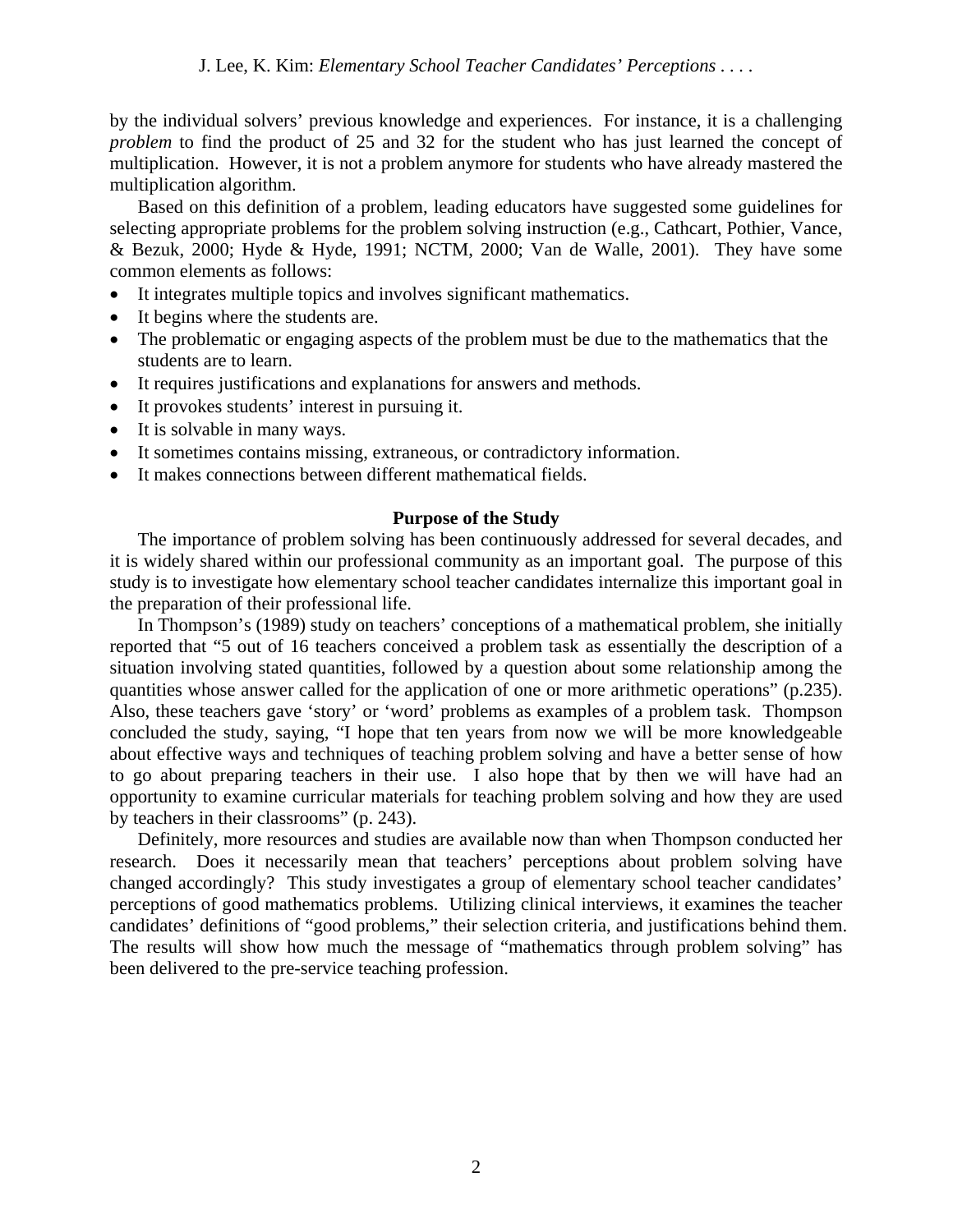#### **Methods**

## *Participants*

The interview took place at a teacher education institution located in a southern state. A total of twenty two elementary school teacher candidates who enrolled in Methods of Teaching Elementary Mathematics participated in the interview process. All of them completed four mathematics classes in the mathematics department as prerequisites for this class and as a requirement of being a highly qualified teacher. Also, they completed four educational foundations courses before this class as a requirement for admission to the professional education courses. Most of them were taking other methods classes at the same time and were planning to take the internship course within the following two semesters.

#### *Interview*

The first five sessions of the course covered NCTM principles and standards, learning theories, and the issues in the instructional planning. Although problem solving was not the main issue in these sessions, some students revealed their knowledge, concerns, and past experiences regarding problem solving. In particular, while sharing their autobiographies in the second session, many students expressed their negative past experiences in problem solving and asserted the need for new directions in elementary mathematics instruction.

The sixth session started with a survey questionnaire. The survey asked the teacher candidates to rate how an example represents the category it belongs in on a 5-point scale. For example, when the category is fruit, is an apple a good representation of the category? How about a tomato? If they feel the example is very good, it would rate a '5.' If they feel the example is poor, or the example does not belong to this category, it would rate a '1.' A '3' means that the example fits moderately well. Before getting into the main interview, the teacher candidates practiced rating by using the categories of their choices such as 'vehicle', 'good singers', 'sports', etc. Some categories needed scientific knowledge to classify, and some of them asked for the interviewee's personal judgment.

The interview questionnaire consists of 20 examples and the category was "Good Mathematics Problems" (see Appendix A). Some of them are very typical calculations or word problems and the other problems have somewhat unusual characteristics. Appendix B shows the types of problems and their characteristics:

First, the teacher candidates rated and solved the problems individually. Then, they were paired up and interviewed each other. Each person justified their ratings to the interviewer. The answers for the problems were not discussed in the interview session as to whether they were correct or not. The interviewer's job focused on identifying the interviewee's criteria of good mathematics problems. After individual interviews, the interviewers wrote a summary of the interviewee's criteria of good mathematics problems.

## *Post- conference*

In the following class session, the interview results were shared and discussed. Also, the class examined the previous research conducted by leading educators in problem solving and compared their recommendations with the class interview results. At the end, the instructor asked the following questions for further reflections: 1) Do you want to change any of the ratings you made last session? Why or why not? 2) Do you think you will be able to utilize some non-routine problems in your mathematics classroom? How? What will be the biggest obstacle or concern for you?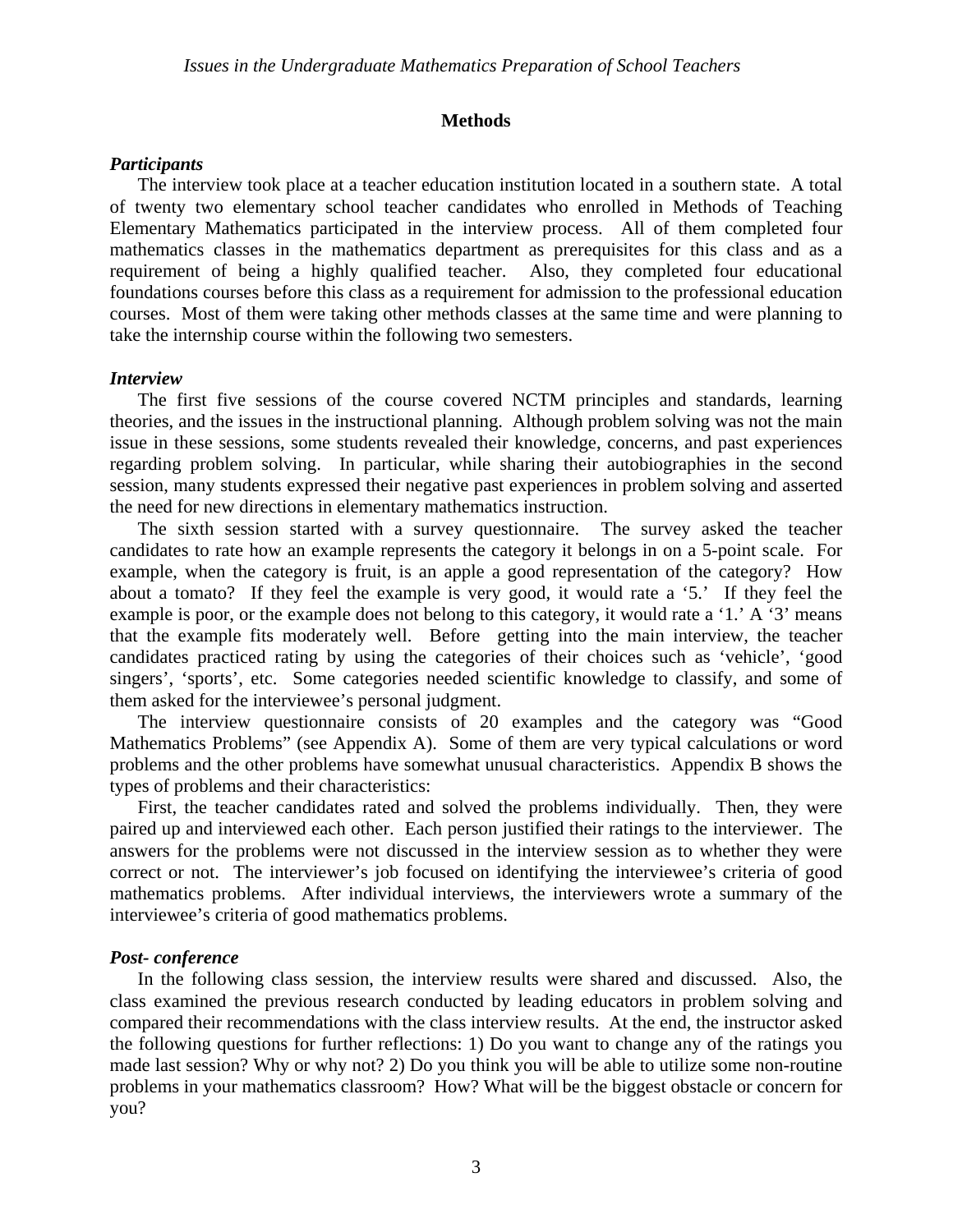#### **Results**

As shown in Appendix C, the teacher candidates perceived that traditional routine problems are better than non-routine ones. Each interviewer's report provided more detailed reasons for the ratings. Although it was not a structured interview, many phrases and opinions overlapped. The following statements are the major responses for each sub category.

#### *Routine Problems*

The majority of the justifications from the participants who rated these problems as '4' or '5' emphasized the clear and typical structure of the problem. Some comments included: "It is straight to the point." "It is specific." "It told exactly what was needed to know." "It is very specific." "It is not confusing." "It has one answer." "It is simple to the point." "It is a good multiplication problem should be." "It has all the components." "It is good because it has a formula to go by. [This response was for the problem #9.]"

The responses from the participants who rated these problems as '1' or '2' revealed two extreme judgments for the difficulty level of the problem. Some said that the problem was too easy, and the others said the same problem was too difficult. Also, some justifications came from individual teacher candidate's distaste for a specific concept or problem type. The justifications in this category included: "It did not really challenge students." "It is too simple." "It is too easy." "It is too complicated for elementary level." "I don't think it is appropriate for elementary age group." "It is too complicated for  $K - 4$  students." "I don't like fractions." "I just don't like this problem."

#### *Non-routine Problems*

The majority of the teacher candidates rated these problems as '1' or '2', perceiving that these are not good problems to utilize in the elementary school classroom. Appendix D summarizes the common themes in their justifications and some specific comments.

# *Summary of Interviews*

Each teacher candidate interviewed the partner and summarized the results of the partner's criteria of good mathematics problems in a few sentences. The major themes were covered in their justifications, including straightforward and simple format, one-question-one-answer problem, appropriate difficulty level, real-life connections, math-oriented problems, clear directions, challenging problems, useful information only (no extra, missing, contradictory information), motivational aspect, and so on.

## *Post-conference*

The class discussion focused on the meaning of the "problem," which should be differentiated from drilling or practice, and instructional strategies in a problem solving class. Also, the value of using non-routine problems was discussed. For example, an activity called "trap hunting" utilizes nonsensical problems to enhance children's problem analyzing and posing skills. In this activity, the children were asked to identify trap problems, which contained contradictory or missing information, and to revise them into sensible problems (Lee, 2005). In addition, some research results were examined, which revealed the procedural-oriented problem solving with the absence of the sense-making process (e.g., Schoenfeld, 1991).

After the class discussion, the teacher candidates answered two questions: 1) Do you want to change any of the ratings you made last session? Why or why not? 2) Do you think you will be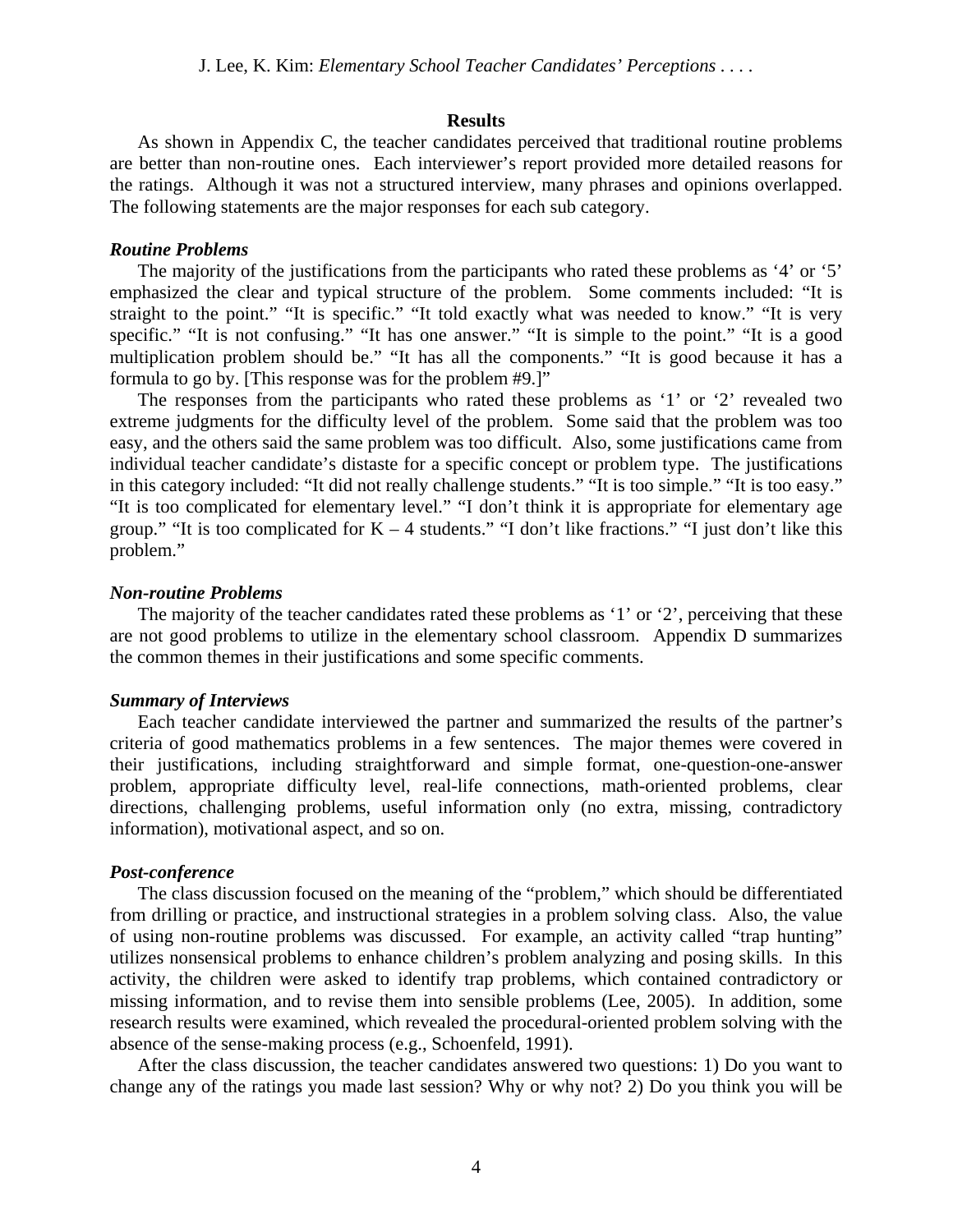able to utilize some non-routine problems in your mathematics classroom? How? What will be the biggest obstacle or concern for you? They anonymously wrote the answers.

For the first question, 21 teacher candidates answered that they would change the ratings on some of the problems. The major explanations included that mathematics problems are different from the practice or drilling and the problems should be challenging and encourage students to think. However, one teacher candidate would not change any ratings, saying, "Now I learned what experts say about problem solving and can state what good problem solving instruction should be. However, my feelings towards the problems I rated are still the same."

For the second question, 20 teacher candidates responded that they expected some kind of difficulties. Ten of them were concerned about the resistance from other people in the learning community, including veteran teachers, administrators, and parents. Especially, some of them pointed out that it would be very hard to utilize a variety of problems in mathematics class when typical types of test problems exist. Seven teacher candidates were concerned about their own teaching strategies. They were not quite sure about how they could reach all children in problem solving instruction and how to develop appropriate teaching strategies which they were not used to. Three teacher candidates were concerned about specific concepts such as fractions and measurement. They thought that it would be hard to provide lots of examples and situations for children to better understand since the concept itself is too complicated. Two teacher candidates expected a promising future, saying, "I think I could carry on new strategies to help the children understand better than I did when I was their age", "I believe that there wouldn't be any difficulties on the condition that children are taught well."

## **Discussion**

A teacher candidate is in the transition phase between the student's status and the teacher's. Thus, it is very important for them to not only do mathematics but to also internalize the meaning underlying the concepts and instructional processes. In this sense, the results of this study lead to some implications for teacher education in general, and mathematics teacher education in particular.

First, it is notable to see that the same old perceptions still exist. Researchers reported numerous students' and teachers' misconceptions on mathematics problems, such as "all problems must have one correct answer."; "There is only one correct way to solve a problem."; "An answer to a mathematical question is usually a number."; or "Every context (problem statement) is associated with a unique procedure for "getting" answers." (e.g., Baroody, 1987; Thompson, 1989). The teacher candidates' ratings for routine problems and their justifications are not much different from what was heard a couple of decades ago. It implies that the discussion on problem solving instruction has not quite reached the classrooms.

Second, there is a gap between 'knowing' and 'doing' in the teacher candidates' expectations. After in-depth discussions on problem solving instruction and the review of the research, 21 participants out of 22 replied that they would change the ratings because their views changed towards the nature of mathematics problems. However, 20 participants out of 22 expected that the future of this new knowledge is not promising. Whether the obstacles lie in the lack of systemic support or individual teachers' inability, the teacher candidates somehow foresaw that their teaching profession would be filled with various "I-Know-But" situations.

Third, the teacher candidates' justifications for good problems led the need for strengthening professional self-esteem. Many participants explained that good problems are simple, specific, and easy. These problems do not need serious thinking processes. One participant's comment during the interview process was rather shocking, stating, "For K-3 students, they need problems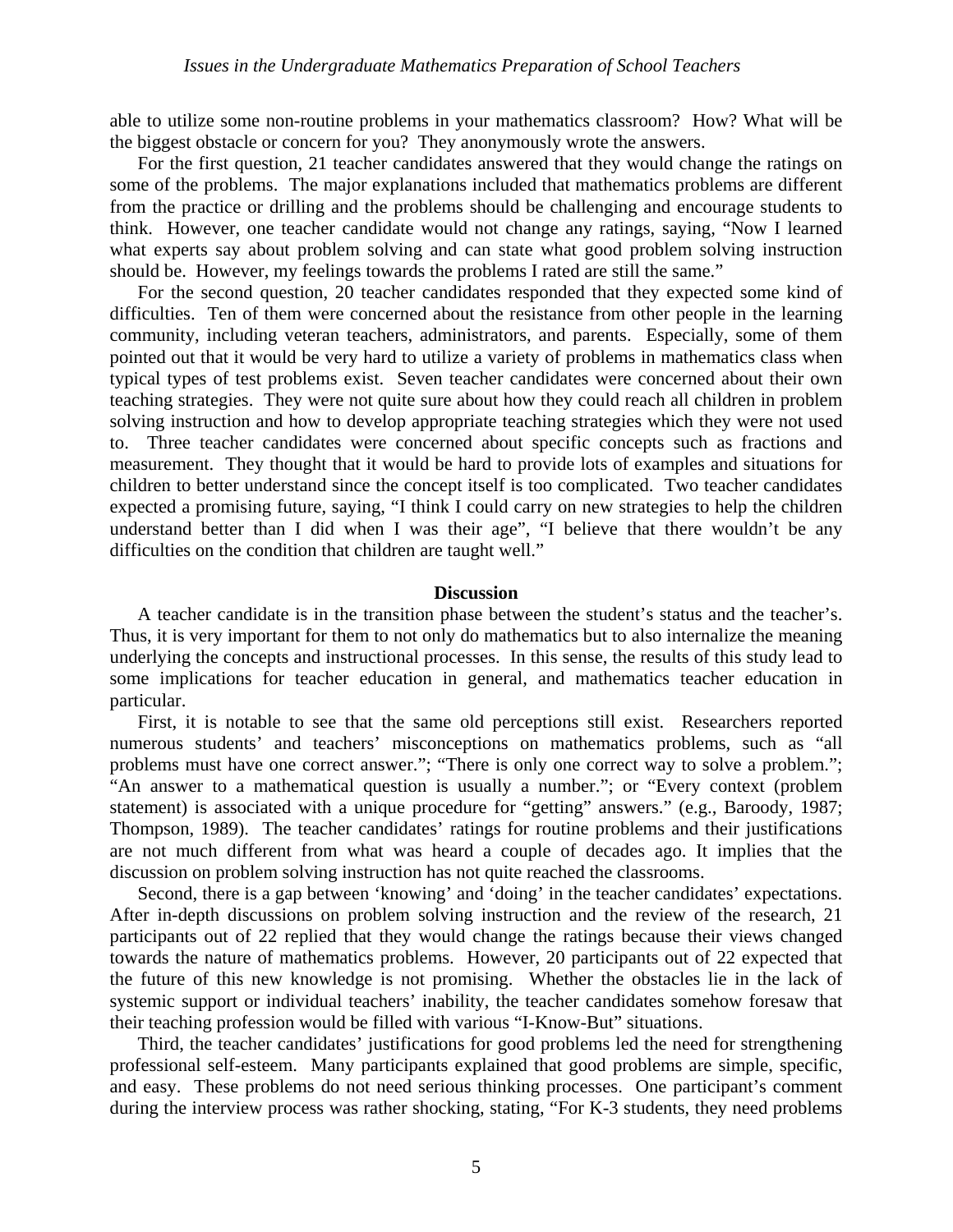that really do not require much thinking. For  $4 - 6$  grade students, they can have more difficult problem but need to include all needed information." Elementary mathematics is not a collection of simple, easy, and basic examples that anybody can teach. It is important to let the elementary school teacher candidate know that they are teaching significant mathematics and realize their job is more than delivering simple mathematics rules.

## **Concluding Remark**

Research on mathematics teacher education clearly shows the need of new perspective on the problem solving instruction. In response to this need, the activity described in this paper intended to initiate teacher candidates into the art of reflective practice, which in turn will help to transform mathematics classroom from one that is drill driven to one that promotes critical thinking.

The challenge for all teachers is to renew and refine their knowledge and practice throughout the on-going professional development and to actively participate in the reflective decisionmaking process in their instruction. In the end, teacher reflection can help to promote teacher thinking in mathematics instruction, which in turn may help to improve student attitudes toward this important subject.

### **References**

- Baroody, A.J. (1987). *Children's mathematical thinking: A developmental framework for preschool, primary, and special education teachers*. New York: Teachers College Press.
- Blum, W. & Niss, M. (1991). Applied mathematical problem solving, modeling, applications, and links to the other subjects - -state, trends and issues in mathematics instruction. *Educational Studies in Mathematics*, 22, 37 – 68.
- Buchanan, M.K. (1987). Factors contributing to mathematical problem-solving performance: An exploratory study. *Educational Studies in Mathematics, 18* (4), 399 – 415.
- Cathcart, W.G., Pothier, Y.M., Vance, J.H., & Bezuk, N.S. (2000). Learning mathematics in elementary and middle schools. Upper Saddle River, NJ: Merrill Prentice Hall.
- Charles, R., & Lester, F. (1982). Teaching problem solving: What, why and how. Palo Alto, CA: Dale Seymour Publications.
- Hyde, A.A. & Hyde, P.R. (1991). *Mathwise: Teaching Mathematical Thinking and Problem Solving.* Portsmouth, NH: Heinemann, a division of Reed Elsevier.
- Lee, J. (2005). The importance of context in mathematics learning: Problems and possibilities. Manuscript submitted for publication.
- Longman Advanced American Dictionary (2001). Edinburgh, England: Pearson Education Limited.

National Council of Teachers of Mathematics (1980). *An Agenda for Action*. Reston, VA: Author.

- National Council of Teachers of Mathematics (1989). *Curriculum and Evaluation Standards*. Reston, VA: Author.
- National Council of Teachers of Mathematics (2000). *Principles and Standards for School Mathematics.* Reston, VA: Author.
- Sheffield, L. J. & Cruikshank, D. E. (2005). Teaching and learning mathematics pre-kindergarten through middle school  $(5<sup>th</sup>$  ed.). Wiley Jossey-Bass Education
- Schoenfeld, A. H. (1991). "On Mathematics as Sense-Making: An Informal Attack on the Unfortunate Divorce of Formal and Informal Mathematics," In F. Voss, D. Perkins, and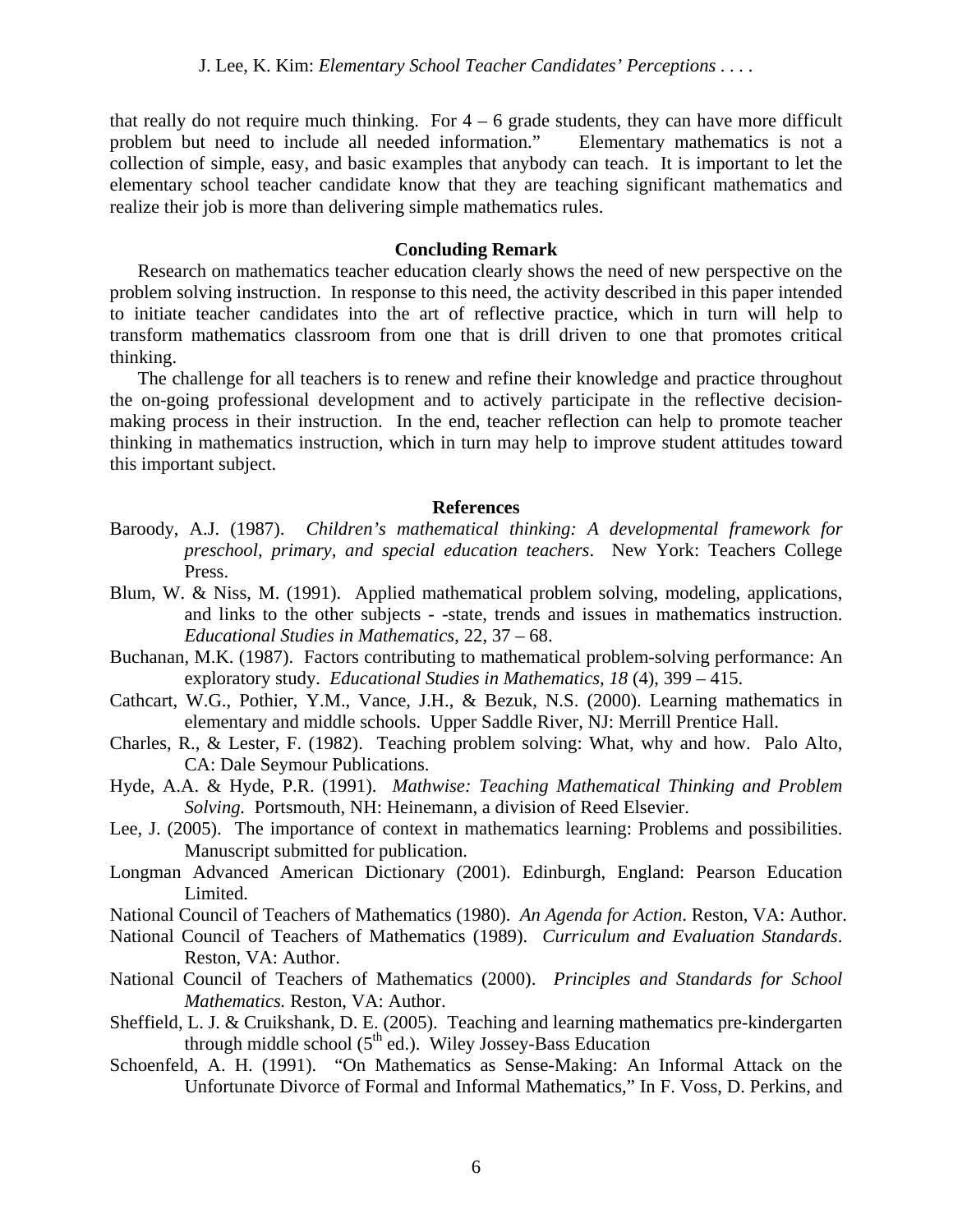J. W. Segal (Eds.). *Informal Reasoning and Education* (pp.311 – 344). Mahwah, NJ: Erlbaum, 1991.

- Thompson, A.G. (1989). Learning to teach mathematical problem solving: Changes in teacher's conceptions and beliefs. In R. I. Charles and E. A. Silver (Eds.). The teaching and assessing of mathematical problem solving. Lawrence Erlbaum Associates.
- Van de Walle, J. A. (2001). Elementary and Middle School Mathematics: Teaching Developmentally (4<sup>th</sup> ed.). New York: Addison Wesley Longman Inc.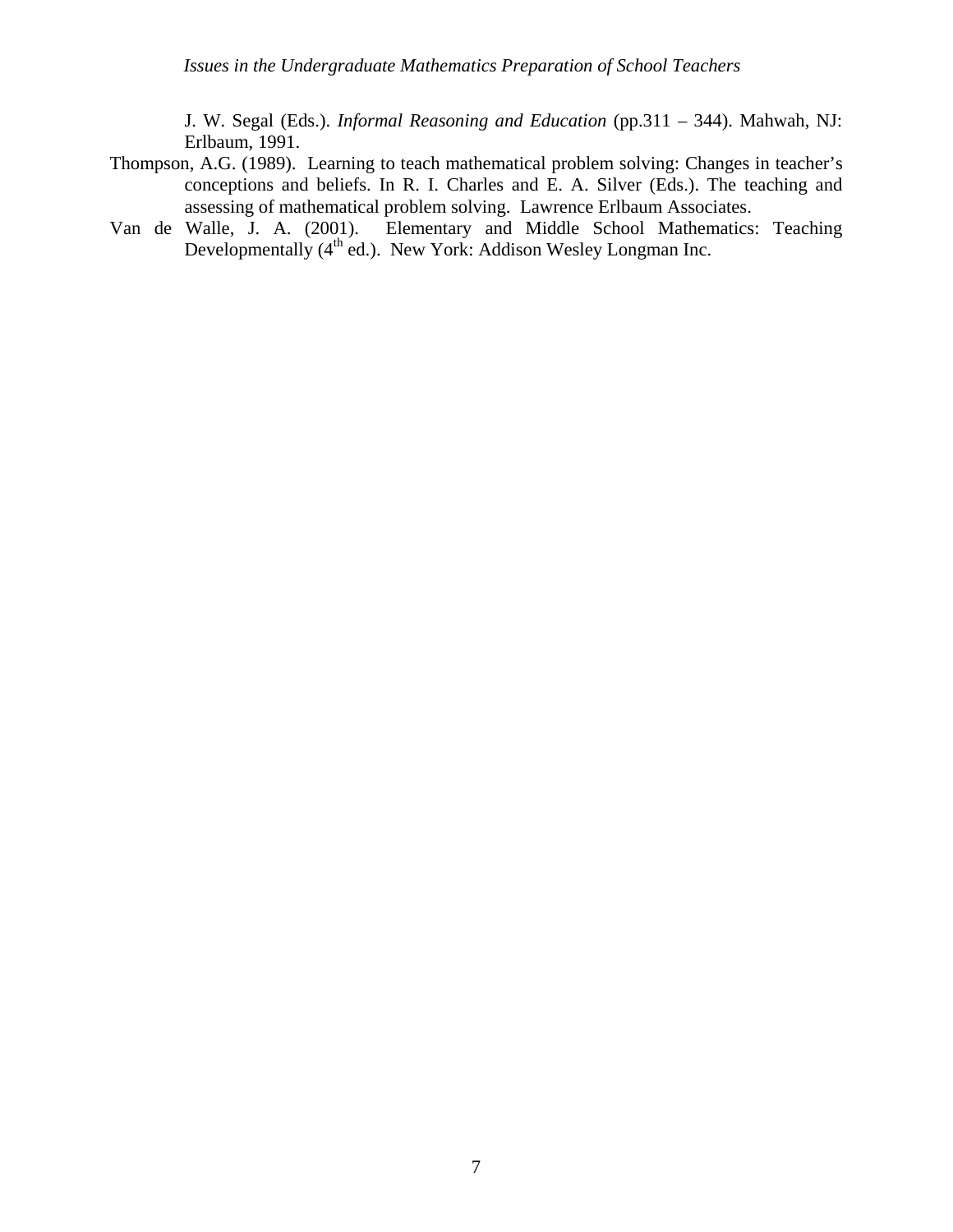# **Appendix A: Questionnaire**  Category: GOOD MATHEMATICS PROBLEMS

Please indicate your rating to the left of each instance below and provide your answer for the problem.

| <b>Rating</b> |               | <b>Example</b>                                                                                                                                                                                                | Answer |
|---------------|---------------|---------------------------------------------------------------------------------------------------------------------------------------------------------------------------------------------------------------|--------|
|               |               | #1. Subtract: $95 - 38$                                                                                                                                                                                       |        |
|               |               | #2. Jerry bought a cake for \$10. It's 1/5 of his monthly<br>allowance. Tom ate 2/5 of the cake and Sue ate another 2/5 of<br>the cake. How much of the cake did Tom and Sue eat?                             |        |
| $\left($      |               | #3. Johnny had ' $\alpha$ ' notebooks. Mary has 2 more notebooks<br>than Johnny does. How many notebooks does Mary have?                                                                                      |        |
| $\left($      |               | #4. There are 8 pitchers for sale at the market. Mrs. Brown<br>buys 2 pitchers. How many pitchers left?                                                                                                       |        |
| €             |               | #5. Which of the following numbers does not belong with the<br>others? Explain.<br>4, 36, 25, 11                                                                                                              |        |
| $\left($      | $\mathcal{L}$ | #6. For a salad, Mary used 3 1/2 pounds of apples, 1/3 pounds<br>of nuts, and 34 pounds of raisins. How many pounds of the<br>salad did Mary make in all?                                                     |        |
|               |               | #7. Find two fractions that are between $\frac{1}{4}$ and $\frac{1}{2}$ .                                                                                                                                     |        |
| $\left($      |               | #8. You are about to ask your friend to guess the secret<br>number you wrote in the paper, which is 25. One clue is given<br>for your friend here. Make up two more clues:<br>"The number is a less than 30." |        |
|               |               | $#9$ . Fill the blank: 30 is ______ percent of 120.                                                                                                                                                           |        |
|               |               | #10. Make up a problem about students in the classroom using<br>the following formula:<br>$30 - x = 28$                                                                                                       |        |
| $\left($      |               | #11. Sandy earned \$350 and spent 3/5 of it. How much<br>money did she have left?                                                                                                                             |        |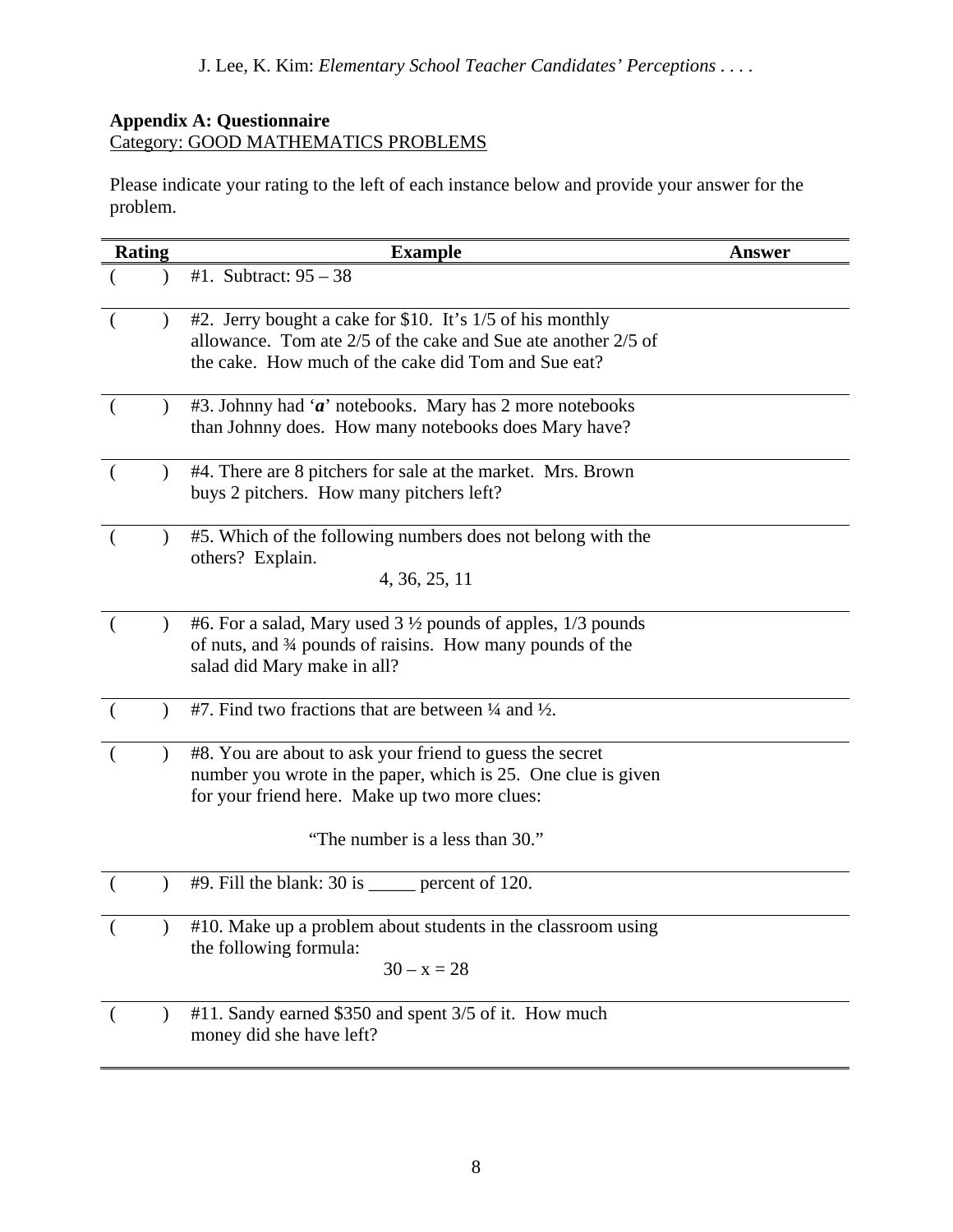| Rating | <b>Example</b>                                                                                                                                                                                                                                                                                                            | <b>Answer</b> |  |
|--------|---------------------------------------------------------------------------------------------------------------------------------------------------------------------------------------------------------------------------------------------------------------------------------------------------------------------------|---------------|--|
|        | #12. A man can build a garage in 12 days. If 12 people who<br>have the equal ability as the man work together, how long will<br>it take to build the garage? If 288 people work together how<br>long will it take to build the garage?                                                                                    |               |  |
|        | #13. Calculate: $3/5 + 2/5 + 1/5$                                                                                                                                                                                                                                                                                         |               |  |
|        | #14. Decode the following message: "NZGS RH UFM!"                                                                                                                                                                                                                                                                         |               |  |
|        | #15. Which unit would you use to find the length of a pencil?<br>(a) cups (b) inches (c) pounds (d) yards                                                                                                                                                                                                                 |               |  |
|        | #16. There were 8 flower pots in the garden. Limmy put more<br>flower pots in the garden and now there are 5 flower pots in<br>the garden. How many flower pots did Limmy put in the<br>garden?                                                                                                                           |               |  |
|        | #17. You are about to ask your friends to think of a number<br>between 2 and 10. You want to ask them to conduct the<br>following operations: "Multiply the number by 9. Add the<br>digits in the product. Then, take away 5 from the sum. What<br>is your answer?"<br>How many different answers do you expect? Explain. |               |  |
|        | #18. The following map shows all the roads from my home to<br>school. How many different paths can you find without<br>backtracking?<br>Home<br>School                                                                                                                                                                    |               |  |
|        | #19. I bought five T-shirts for \$10 for each. How much<br>money did I spend?                                                                                                                                                                                                                                             |               |  |
|        | #20. How much did your household pay for the electricity last<br>year? What is the monthly average cost?                                                                                                                                                                                                                  |               |  |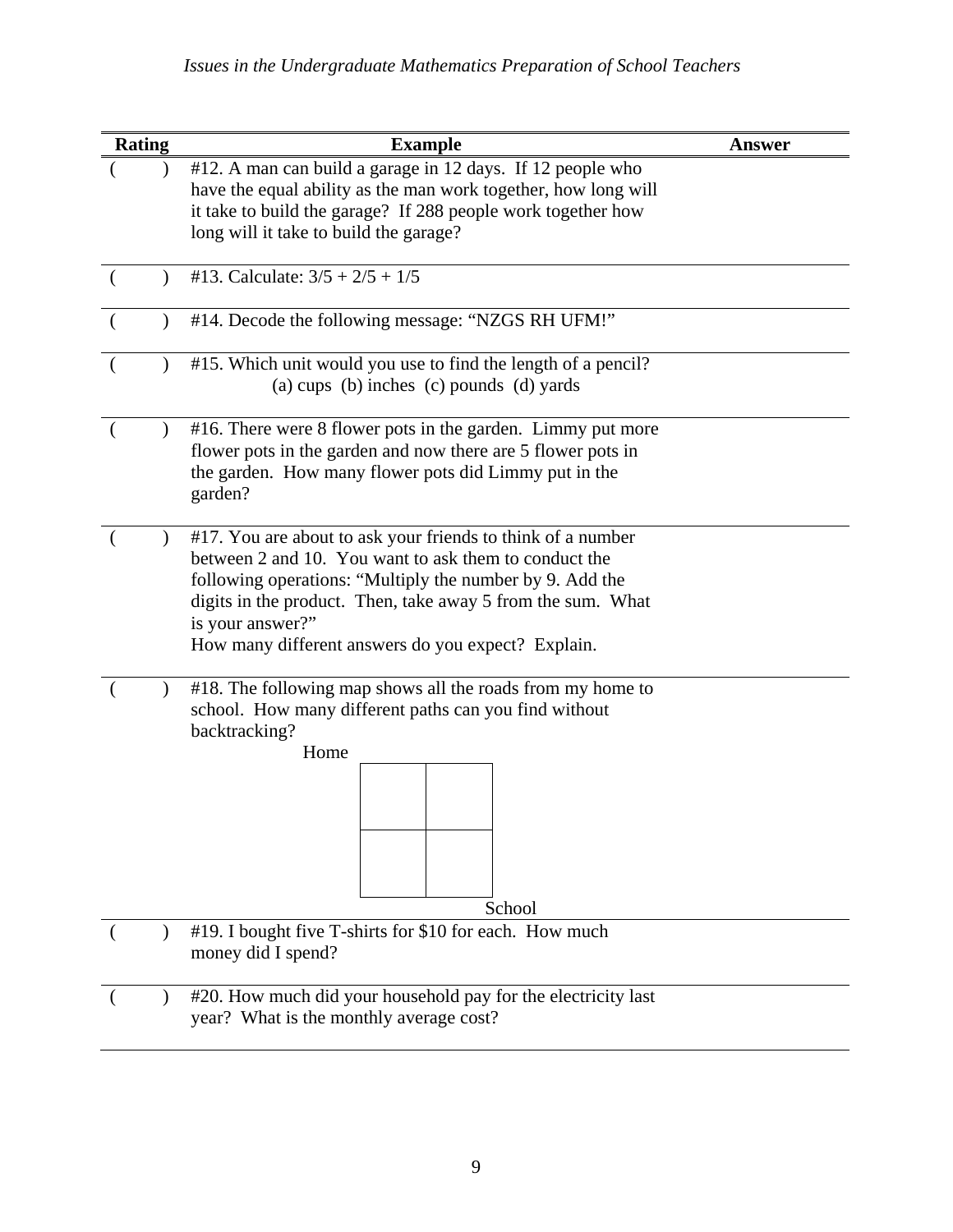| <b>Sub Category</b>                 |                                                                                                                            | <b>Characteristics</b>                                                                                                                                                                                                              | <b>Example</b>                         |
|-------------------------------------|----------------------------------------------------------------------------------------------------------------------------|-------------------------------------------------------------------------------------------------------------------------------------------------------------------------------------------------------------------------------------|----------------------------------------|
| <b>Routine Problem</b><br>$\bullet$ |                                                                                                                            | Problems that can be solved by calculating the given<br>numeric information using one or more operations.<br>Problems that follow predictable pattern and can be<br>solved without actually reading the whole problem<br>situation. | #1, #4,<br>#6, #9,<br>#13, #15,<br>#19 |
|                                     | Many<br>Possible<br>Answers                                                                                                | Problems that produce more than one answer.                                                                                                                                                                                         | #7, #8                                 |
|                                     | $\bullet$<br>Puzzles                                                                                                       | Game-like problems.<br>Problems that may not require any mathematical<br>knowledge.                                                                                                                                                 |                                        |
|                                     | ٠<br>Multi Step<br>Word<br>Problem                                                                                         | Problems that require more than one step operation.<br>It is required to read the context carefully to make a<br>plan of solution.<br>Operation with the given numeric data only can<br>result partial results.                     | #11                                    |
|                                     | Contain<br>Extra<br>Information                                                                                            | Problems that have unnecessary information in<br>producing the answer.                                                                                                                                                              | #2                                     |
| Non-Routine<br>Problems             | Algebraic<br>Expression                                                                                                    | Problems that contain letter data, instead of numeric<br>data.                                                                                                                                                                      | #3                                     |
|                                     | Non-realistic<br>Situation                                                                                                 | Problems that can be calculated but the problem<br>situation cannot be happen in real life.                                                                                                                                         | #12                                    |
|                                     | Problems that have contradictory information.<br>Nonsensical •<br>Information •<br>Problems that have missing information. |                                                                                                                                                                                                                                     | #16                                    |
|                                     | Posing<br>Problem                                                                                                          | Problems that ask to pose the question.                                                                                                                                                                                             | $\#10$                                 |
|                                     | $\bullet$<br>Justification                                                                                                 | Problems that require the explanation of why the<br>particular decision was made.                                                                                                                                                   | #5, #17                                |
|                                     | $\bullet$<br>Application                                                                                                   | Problems that require gathering necessary data and<br>making a decision base on the data.                                                                                                                                           | #20                                    |

# **Appendix B: Types of Problems in the Questionnaire**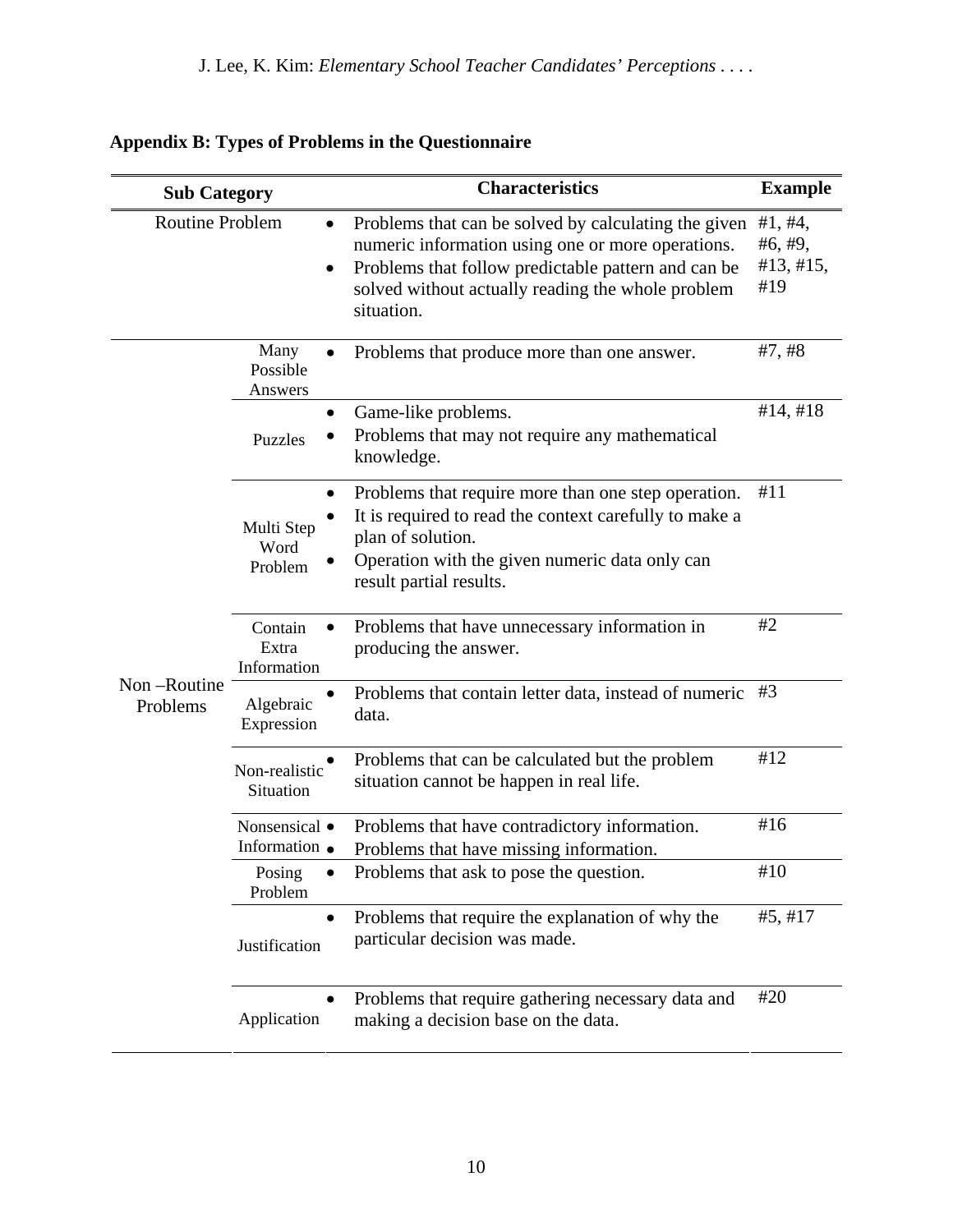|  | <b>Appendix C: Rating Results</b> |
|--|-----------------------------------|
|--|-----------------------------------|

| <b>Sub Category</b> |                                 |                | <b>Rating</b>    |                  |                |                         |                  |
|---------------------|---------------------------------|----------------|------------------|------------------|----------------|-------------------------|------------------|
|                     |                                 | <b>Example</b> | $\mathbf{1}$     | $\boldsymbol{2}$ | $\mathbf{3}$   | $\overline{\mathbf{4}}$ | 5                |
|                     |                                 | #1             | $\mathbf{1}$     | $\mathbf{1}$     | 3              | $\mathbf{1}$            | 16               |
|                     | Routine Problem                 |                | $\overline{2}$   | $\overline{0}$   | 3              | 5                       | 12               |
|                     |                                 |                | $\overline{2}$   | 5                | 6              | 6                       | 3                |
|                     |                                 |                | $\overline{2}$   | $\mathbf{1}$     | 5              | $\boldsymbol{7}$        | $\tau$           |
|                     |                                 |                | $\boldsymbol{0}$ | $\mathbf{1}$     | 3              | 5                       | 13               |
|                     |                                 |                | $\overline{0}$   | $\mathbf{1}$     | 3              | 8                       | 10               |
|                     |                                 | #19            | $\overline{2}$   | $\mathbf{1}$     | $\mathbf{1}$   | $\tau$                  | 11               |
|                     | Many                            | #7             | $\tau$           | $\overline{4}$   | 5              | 5                       | $\mathbf{1}$     |
|                     | Possible<br>Answers             | #8             | $\overline{0}$   | $\overline{2}$   | 6              | 13                      | $\mathbf{1}$     |
|                     |                                 | #14            | 20               | $\mathbf{1}$     | $\overline{0}$ | $\overline{0}$          | $\mathbf{1}$     |
|                     | Puzzles                         | #18            | $\overline{4}$   | $\overline{4}$   | 11             | 3                       | $\boldsymbol{0}$ |
|                     | Two Step<br>Word<br>Problem     | #11            | $\overline{2}$   | 3                | 6              | 6                       | 5                |
| Non-Routine         | Contain<br>Extra<br>Information | #2             | 9                | $\overline{2}$   | 6              | $\overline{4}$          | $\mathbf{1}$     |
| Problems            | Algebraic<br>Expression         | #3             | 8                | $\boldsymbol{7}$ | $\overline{2}$ | 3                       | $\overline{2}$   |
|                     | Non-realistic<br>Situation      | $\#12$         | 8                | 9                | $\mathbf{2}$   | $\overline{2}$          | $\mathbf{1}$     |
|                     | Nonsensical<br>Information      | #16            | 16               | 5                | $\mathbf 1$    | $\boldsymbol{0}$        | $\boldsymbol{0}$ |
|                     | Posing<br>Problem               | $\#10$         | $\mathbf{1}$     | 6                | 6              | 7                       | $\overline{2}$   |
|                     | Justification                   | #5             | 9                | 6                | $\overline{2}$ | 5                       | $\boldsymbol{0}$ |
|                     |                                 | #17            | 6                | 5                | $\tau$         | $\overline{4}$          | $\boldsymbol{0}$ |
|                     | Application                     | #20            | 13               | 6                | 3              | $\boldsymbol{0}$        | $\boldsymbol{0}$ |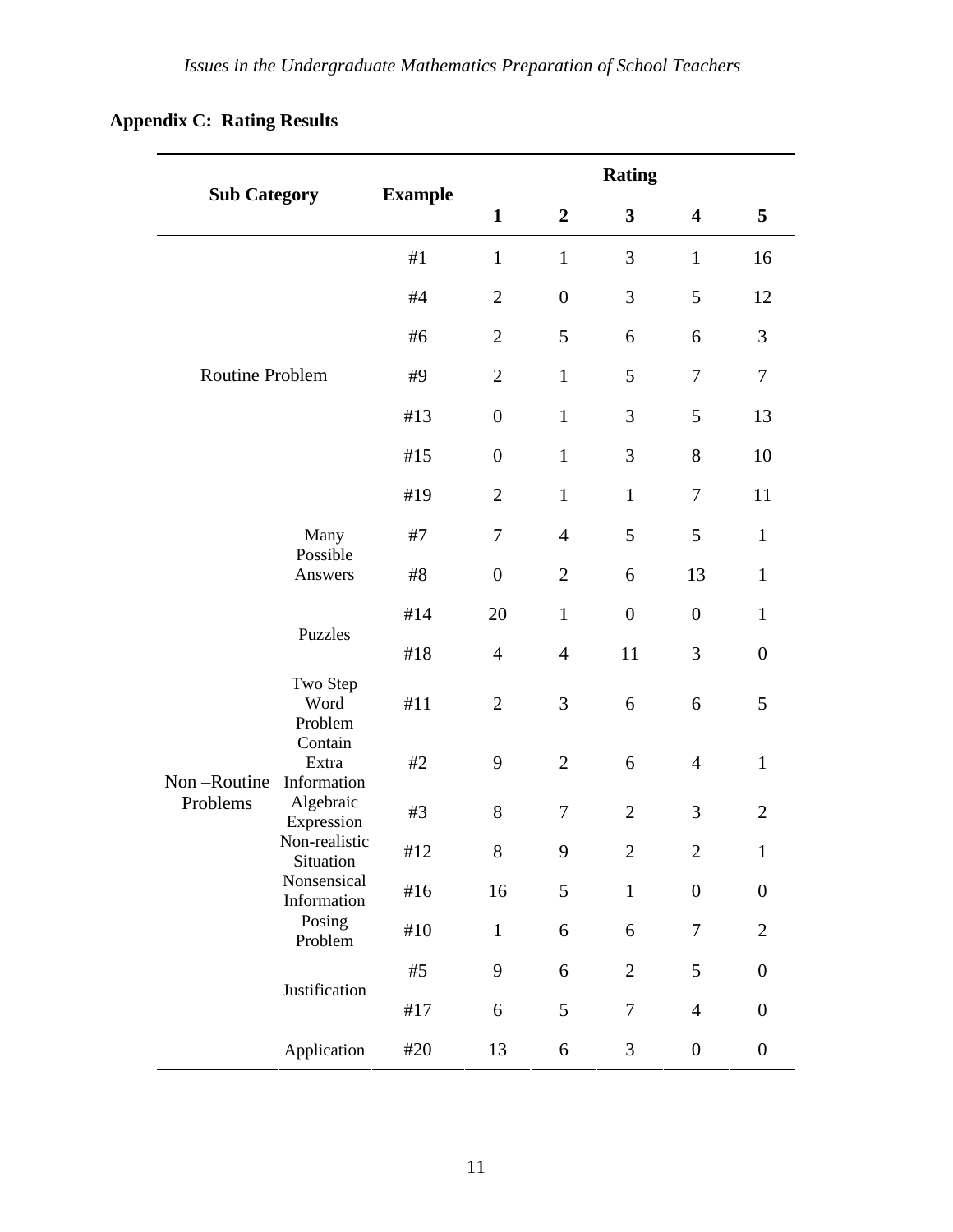| Problem                                                   | It is not a good problem.                                                                                                                                                                                                                                                                                                                                                                                                                                                                                           | It is a good problem.                                                                                                                                                                                                                                                                                                                                     |
|-----------------------------------------------------------|---------------------------------------------------------------------------------------------------------------------------------------------------------------------------------------------------------------------------------------------------------------------------------------------------------------------------------------------------------------------------------------------------------------------------------------------------------------------------------------------------------------------|-----------------------------------------------------------------------------------------------------------------------------------------------------------------------------------------------------------------------------------------------------------------------------------------------------------------------------------------------------------|
| Type                                                      | (1 or 2 points were given)                                                                                                                                                                                                                                                                                                                                                                                                                                                                                          | (4 or 5 points were given)                                                                                                                                                                                                                                                                                                                                |
| Many<br>Possible<br>Answers<br>$(\text{\#}7, \text{\#}8)$ | <b>Difficulty</b><br>"It is too complicated for elementary<br>level."<br><b>Purposefulness</b><br>"No point in it." "There is no purpose."<br>"It is not really a math problem"<br><b>Multiple answers</b><br>"Not a good problem because it has more<br>than one answer."                                                                                                                                                                                                                                          | <b>Emphasis on thinking process</b><br>"It is thought provoking." "It enables the<br>child to think and understand another way<br>to receive the answer." "It makes students<br>think."<br><b>Creativity</b><br>"It allows students to think and integrate<br>own creativity to solve problem." "It<br>enables the children to think outside the<br>box." |
| Puzzles<br>$(\#14, \#18)$                                 | <b>Purposefulness</b><br>"Not a math problem." "Ridiculous."<br>"Has nothing to do with math unless there<br>were numbers to find the answer." "What<br>is the point?" "Vague, not relevant."<br><b>Complexity/Clarity</b><br>"Too complicated." "Too confusing."<br>"Tricky."                                                                                                                                                                                                                                      | <b>Organizing thinking process</b><br>"I made me keep track of possible<br>solutions."                                                                                                                                                                                                                                                                    |
| Two-step<br>Word<br>Problem<br>$(\#11)^*$                 | <b>Clarity</b><br>"It is somewhat confusing."                                                                                                                                                                                                                                                                                                                                                                                                                                                                       | <b>Clarity</b><br>"The problem is simple." "Have all the<br>components." "To the point."<br><b>Problem solving skill</b><br>It is a great multi-step problem. It made<br>students think."<br>Real-life connection<br>"Money is easy to relate."                                                                                                           |
| Contain<br>Extra<br>Information<br>(#2)                   | <b>Clarity</b><br>"Not worded clearly." "Too confusing."<br>"Make info more clear." "The question is<br>not clear." "Too complicated." "Two<br>problems in one." "Misleading." "First<br>part is irrelevant."                                                                                                                                                                                                                                                                                                       | <b>Problem solving skill</b><br>"It had unnecessary information to<br>eliminate."                                                                                                                                                                                                                                                                         |
| Algebraic<br>Expression<br>(#3)                           | <b>Interpretation of the letter data</b><br>"What is 'a'?" "I don't know what 'a' is.<br>If I knew the value of 'a', It would have<br>been simple." "If 'a' was a number, the<br>problem would be solved."<br><b>Purposefulness</b><br>"Pointless. It cannot be solved."<br>"Pointless because it does not have one<br>final answer." "Not sure of which<br>concepts working with."<br><b>Difficulty level</b><br>"Too simple." "Children may not<br>understand a concept." "Confusing for<br>elementary students." | <b>Algebra connection</b><br>"It is a good problem to introduce algebra<br>concepts."                                                                                                                                                                                                                                                                     |

# **Appendix D: Justifications for Non-routine Problems**